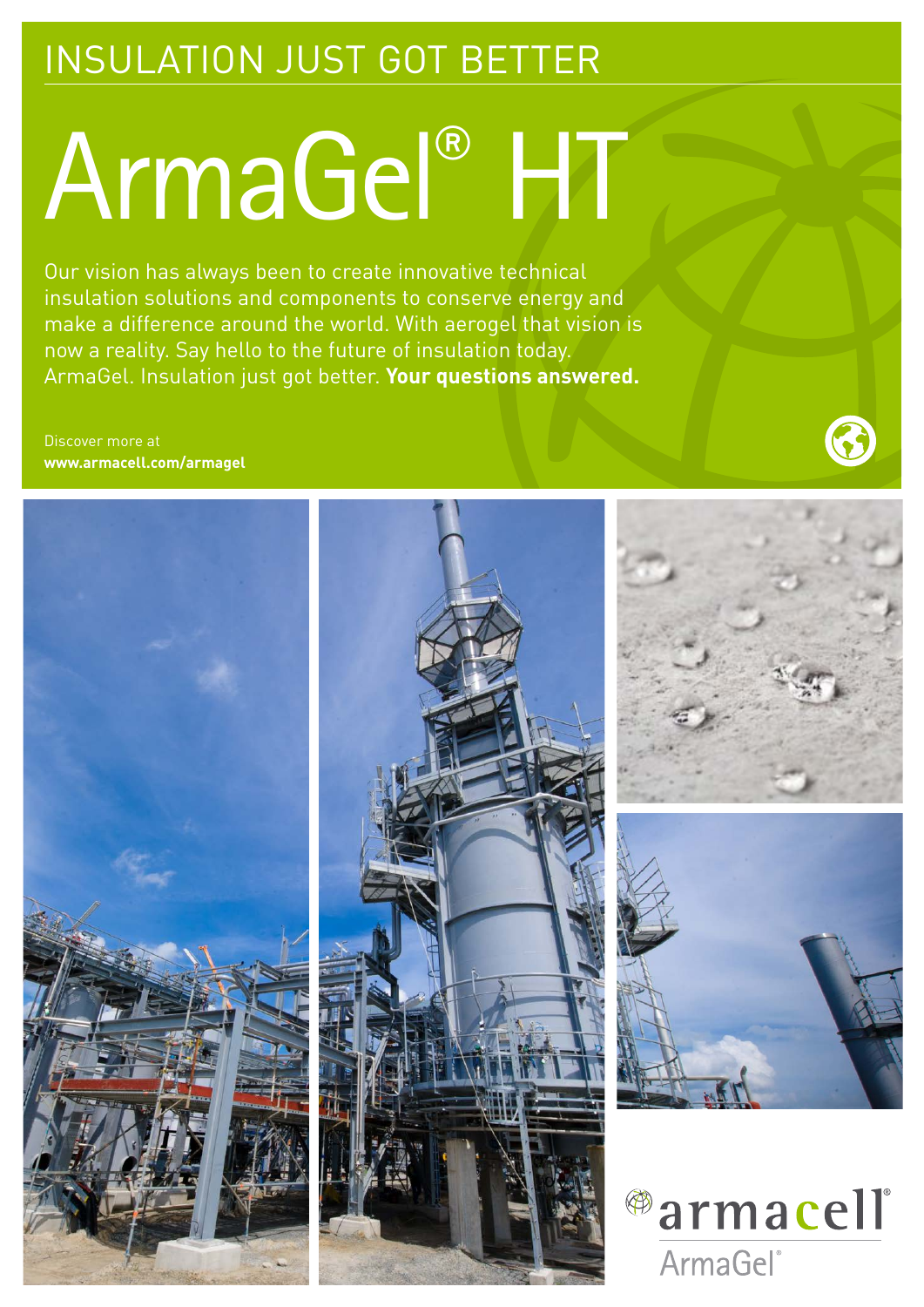# Questions and Answers

## **General**

#### **What is aerogel?** •

As the name suggests, aerogel is a solid derived from gel in which the liquid component of the gel has been replaced with air, making it dry and porous. In fact, over 90% of the volume is empty space, which makes aerogel the world's lightest solid material. It is also one thousand times less dense than glass, which makes it the world's lowest density solid material. This amorphous silica-based aerogel powder serves as the backbone of our ArmaGel HT blanket. It's tightly distributed particle sizes are excellent for use in thermal insulation applications due to their extremely low thermal conductivity, high resistance to shear and hydrophobicity.

#### **What is ArmaGel HT?**  •

As part of our new ArmaGel range, ArmaGel HT is the next-generation flexible aerogel insulation blanket optimised for high-temperature applications. It is compatible with our existing product range for use in composite insulation applications and suitable for all types and configurations of steel equipment with operating temperatures of up to 650°C (1,200°F).

#### **How is ArmaGel HT manufactured?** •

Our Armacell manufacturing process is completely unique. Nowadays, conventional manufacturing production flows for aerogel blankets takes 72 hours. ArmaGel HT takes just 2 hours. We use a "roll-to-roll" blanket production line for scale and efficiency and a "needle injection" technique to infuse aerogel evenly into the blanket.

#### **How does ArmaGel HT differ from conventional aerogel blankets?** •

Conventional aerogel blanket manufacturing is reliant on a process that creates the aerogel particles in situ or within the blanket itself. Consequently, this process restricts both scalability and blanket thickness offerings. In comparison, ArmaGel HT manufacturing is completed in two simple steps. The first step is the creation of the aerogel particles and the second step is to mechanically introduce those particles into the blanket. The outcome of this innovative, patented process is improved scalability and production efficiency, as well as new sizes and more choice for the customer - a thicker layer gives more insulation coverage per man hour than conventional aerogel insulation.

#### **How is ArmaGel HT classified according to the industry standards?** •

ArmaGel HT is compliant to the ASTM C1728 aerogel standard and meets the ASTM C177 thermal conductivity requirements.

#### **Is ArmaGel HT a superior thermal insulator?** •

Yes. Thanks to its exceptionally low thermal conductivity, it is one of the best performing insulation materials available today, offering equal thermal performance at a fraction of the thickness - up to 80% thinner than competing insulation products.

#### **What is the maximum operating temperature of ArmaGel HT?** •

ArmaGel HT is suitable for high-temperature applications up to 650°C (1,200°F). Nevertheless, all customers installing ArmaGel HT directly onto "live" or "hot" pipework above 400°C (752°F) must contact our technical services team. All high-temperature insulation materials have the potential to self-heat and/or display exothermic behaviour when first in contact with temperatures near their maximum range - this is normal. To effectively manage this self-heating behaviour, a layer of metallic foil (minimum thickness 0.05mm/0.002in) should be placed between the final two layers of the ArmaGel HT insulation system, taking care not to leave any gaps.

#### **Why is ArmaGel HT a good acoustic insulator?** •

Its low dynamic stiffness and high sound absorption properties result in a blanket with excellent sound isolation and decoupling capabilities. When ArmaGel HT blankets are used in a system configuration, they offer superior acoustic insertion loss at reduced thickness and weight compared to conventional acoustic and other aerogel-based acoustic insulation systems. ArmaGel HT acoustic insulation systems are compliant with ISO 15665 class A,B,C and Shell DEP 31.46.00.31 class D.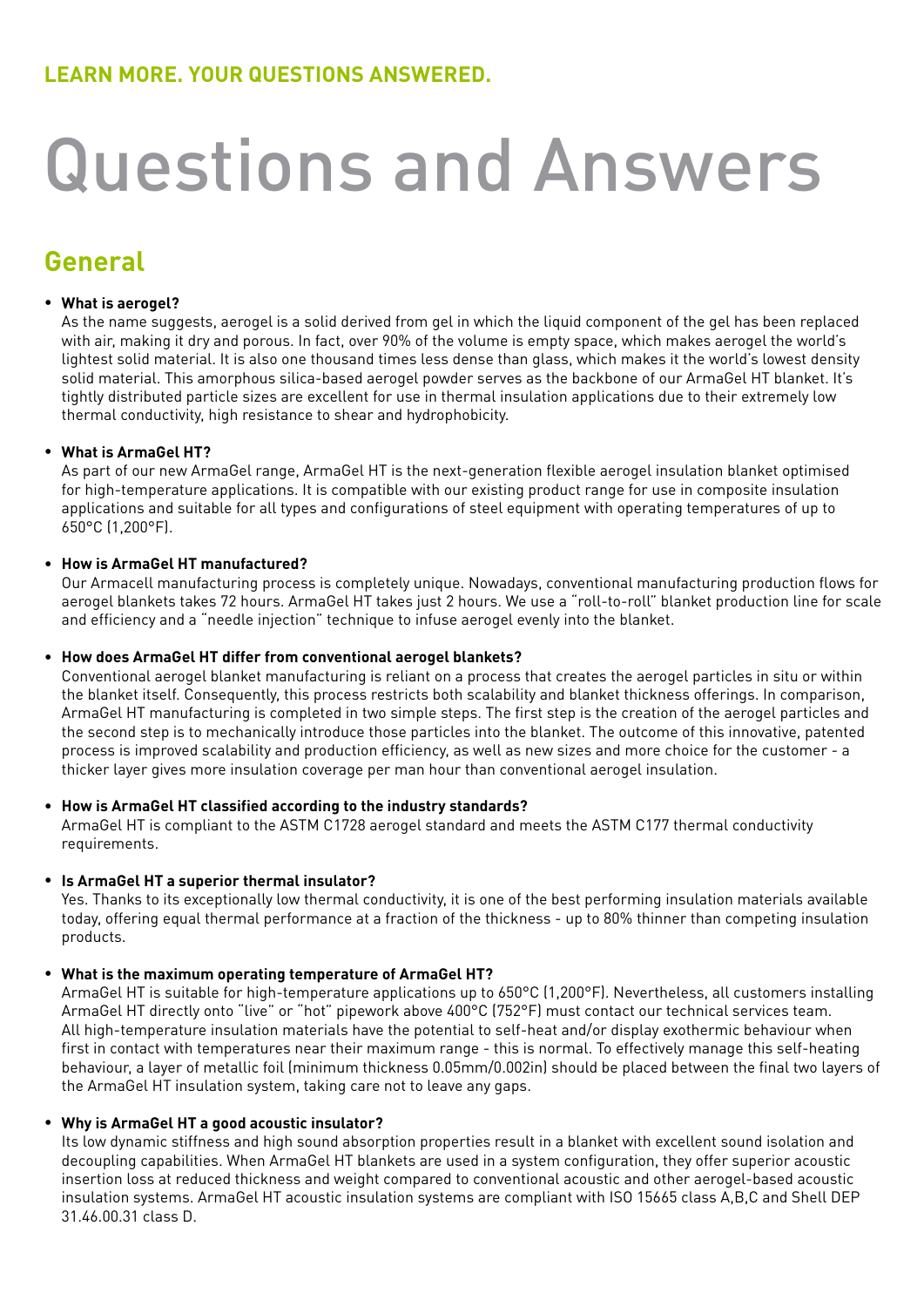#### **Is ArmaGel HT waterproof?** •

Yes. ArmaGel HT is both hydrophobic and breathable. It repels liquid water, but allows vapour to escape, helping to keep equipment drier for longer.

#### **Is ArmaGel HT open- or closed-celled?**  •

ArmaGel HT blankets are open-celled by nature, but contain an even distribution of aerogel powder, enabling them to perform extremely well in environments that are prone to corrosion under insulation.

#### **Is ArmaGel HT flexible?** •

Yes. The unique production process of our ArmaGel HT blanket creates one of the most flexible aerogel insulation materials available on the market today. Its heightened flexibility offers a multitude of benefits including improved handling and easier transportation. For maintenance purposes, product removal is made simple reducing both downtime and the need to purchase replacement insulation during regular maintenance cycles. ArmaGel HT cuts easily and conforms to preferred shapes, with less wastage, making it the right fit for installers.

#### **Where is ArmaGel HT made?** •

It is made in South Korea on our new aerogel blanket production line within our existing Cheonan facility.

## **Commercial availability**

#### **Where can I purchase ArmaGel HT?** •

Simply visit www.armacell.com/armagel, complete the 'contact us' form and one of our experts will be in touch.

#### **What sizes are available for ArmaGel HT?** •

ArmaGel HT offers new sizes and more choice to improve performance and reduce installation time. 5, 10, 15, and 20mm thicknesses are available today. For details of the full product range please download the technical datasheet from our website: www.armacell.com/armagel.

#### **Can I get a sample of materials for a trial or project?** •

Absolutely. To discuss your project simply complete the "contact us" form on www.armacell.com/armagel and we will be in touch.

# **Health, safety and the environment**

#### **Is ArmaGel HT safe?** •

Yes. The aerogel within the ArmaGel HT blanket has been researched by many third party experts over a number of years and has been proven to be safe for human health. ArmaGel HT also features our innovative dust-reducing technology, LoDust. For working comfort when handling and installing ArmaGel HT, we recommend that personal protective equipment is worn at all times. If a minimal amount of dust escapes when working with the blanket, simply wash it off your skin and clothing using soap and water.

#### **Is ArmaGel HT safe for the environment?** •

ArmaGel HT is environmentally safe and chloride-free. Silica aerogel materials are found in nature and do not have any harmful or dangerous chemicals. ArmaGel HT is not biodegradeable and should be disposed of according to company and/or local regulations.

#### **Where can I find the material safety datasheets (MSDS) for ArmaGel HT?** To find the MSDS, simply visit www.armacell.com/armagel and download your copy today. •



**Contacts**

**Corporate Products** Tom Anen Sarah-Jayne Beard +352 2484 9828 +44 7803 410753

press@armacell.com sarah-jayne.beard@armacell.com